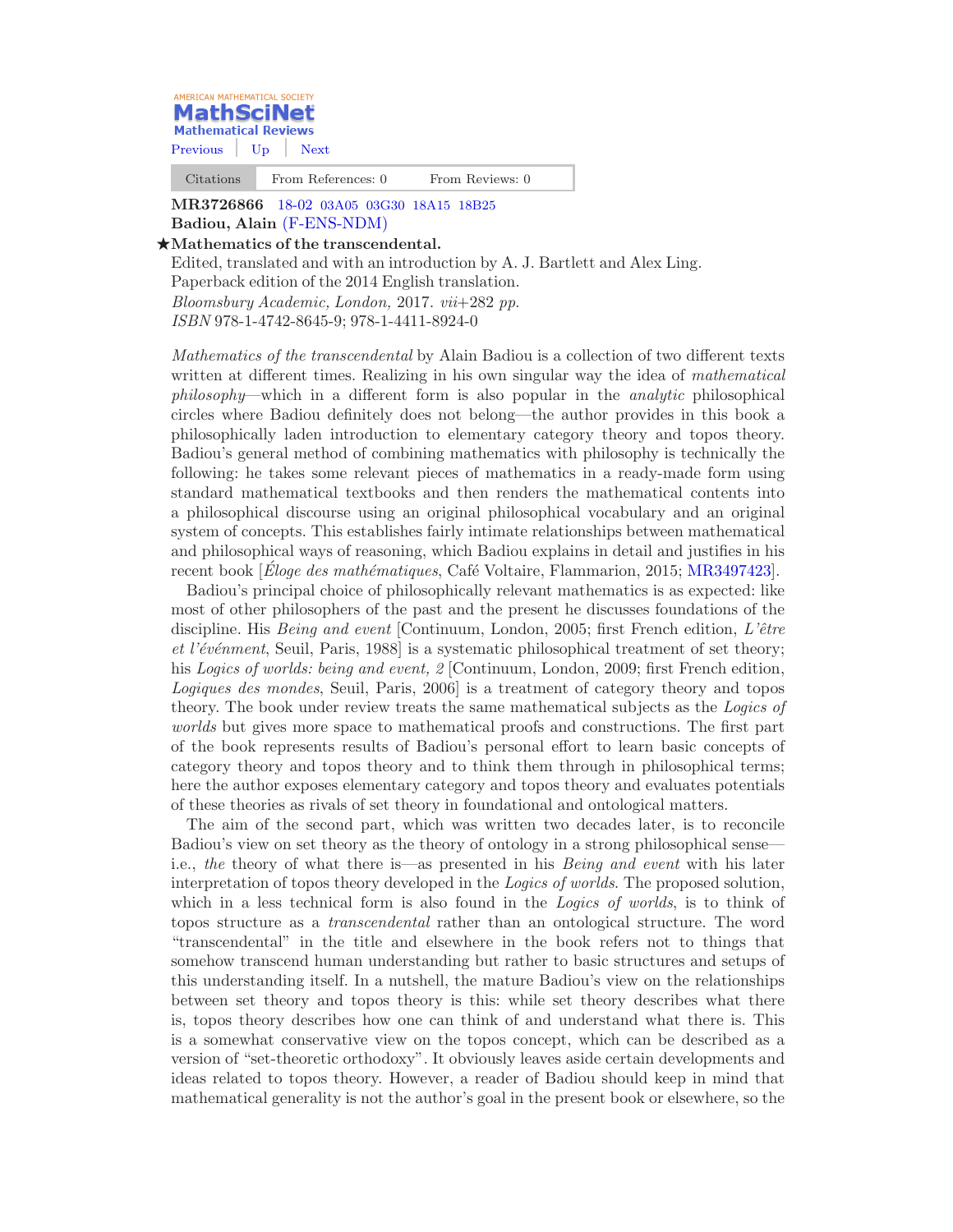above argument is rather at cross-purposes and thus hardly constitutes an objection.

Indeed, the choice of exposed mathematical material in the second part of this book is very specific and strongly determined by the author's philosophical project. Badiou's main mathematical source here, which he acknowledges in the introductory part, is R. I. Goldblatt's book *[Topoi*, second edition, Stud. Logic Found. Math., 98, North-Holland, Amsterdam, 1984; [MR0766560\]](http://mrweb.mr.ams.org/mathscinet/pdf/766560.pdf). However, instead of following Goldblatt systematically, Badiou picks up from Goldblatt's book certain specific constructions which best serve his philosophical purposes. He uses essentially the concept of existence predicate due to Fourman and Scott [R. I. Goldblatt, op. cit. (p. 267)], introduces Heyting-valued sets [R. I. Goldblatt, op. cit. (p. 274)] and then builds from these elements a Grothendieck topos in a bottom-up way. Goldblatt describes the existence predicate as "a measure of the extent to which an individual is defined (exists)" [R. I. Goldblatt, op. cit. (Preface, p. xii)] and makes throughout his book many other remarks which sound exciting for a philosopher. Badiou's philosophical account of set theory and topos theory can be seen as a systematic elaboration of such hints found in Goldblatt's book and in some other contemporary mathematical literature. It goes without saying that Badiou uses these hints very selectively, and indeed leaves aside those which lead to alternative philosophical interpretations of the same mathematical contents.

The idea that specific mathematical constructions and a mathematical reasoning with these constructions can adequately represent a reasoning about ultimate philosophical matters such as being, existence and understanding, in my own view, is rather objectionable, but it belongs to the core of Badiou's philosophical thinking. Many proponents of mathematical philosophy in the analytic camp use essentially the same method even if their writing style is very different. This way of reasoning has been playing a major role in philosophy since at least the beginning of the 20th century, and it certainly deserves serious consideration independently of writing styles.

The two parts of the book are closely related thematically. But they were written independently and unfortunately no attempt has been made by the author to provide the two pieces published under the same cover with some cross-references. Such crossreferences would be particularly useful in the second part of the book where the concept of topos appears at a certain point without a proper explanation or reference.

Whether or not Badiou's method of developing a philosophical discourse using mathematics is justified on theoretical grounds, it creates a specific terminological difficulty for a reader. A part of Badiou's game is to give to standard mathematical concepts nonstandard philosophical names. For example, he calls a transcendental what is usually called in mathematics a complete Heyting algebra, calls a category (topos) a situation, and a subobject a *territory*. Such terminological puzzles are easy to resolve when the author also provides the standard terminology; in some other cases the corresponding standard terms can be easily found by the reader in the usual external sources. But there are also difficult cases when the philosophical and the mathematical terminology conflate severely, so the risk of conceptual confusion becomes very high. In particular, in the second part of the book Badiou chooses to call general morphisms—which are actually functions since only set-based structures are considered—by the name of relations. The author makes it clear that he has in mind a general philosophical concept of relation, which he specifies mathematically in this particular way. But since the name of *relation* is also commonly used in mathematics and mathematical logic in a related but still different technical sense, confusion becomes very likely. The responsibility for this terminological disorder is partly shared by the translators of Badiou's texts into English, who should have taken greater care of using the standard logical and mathematical English vocabulary.

Having said that, I cannot detect in this book any essential conceptual lack of clarity